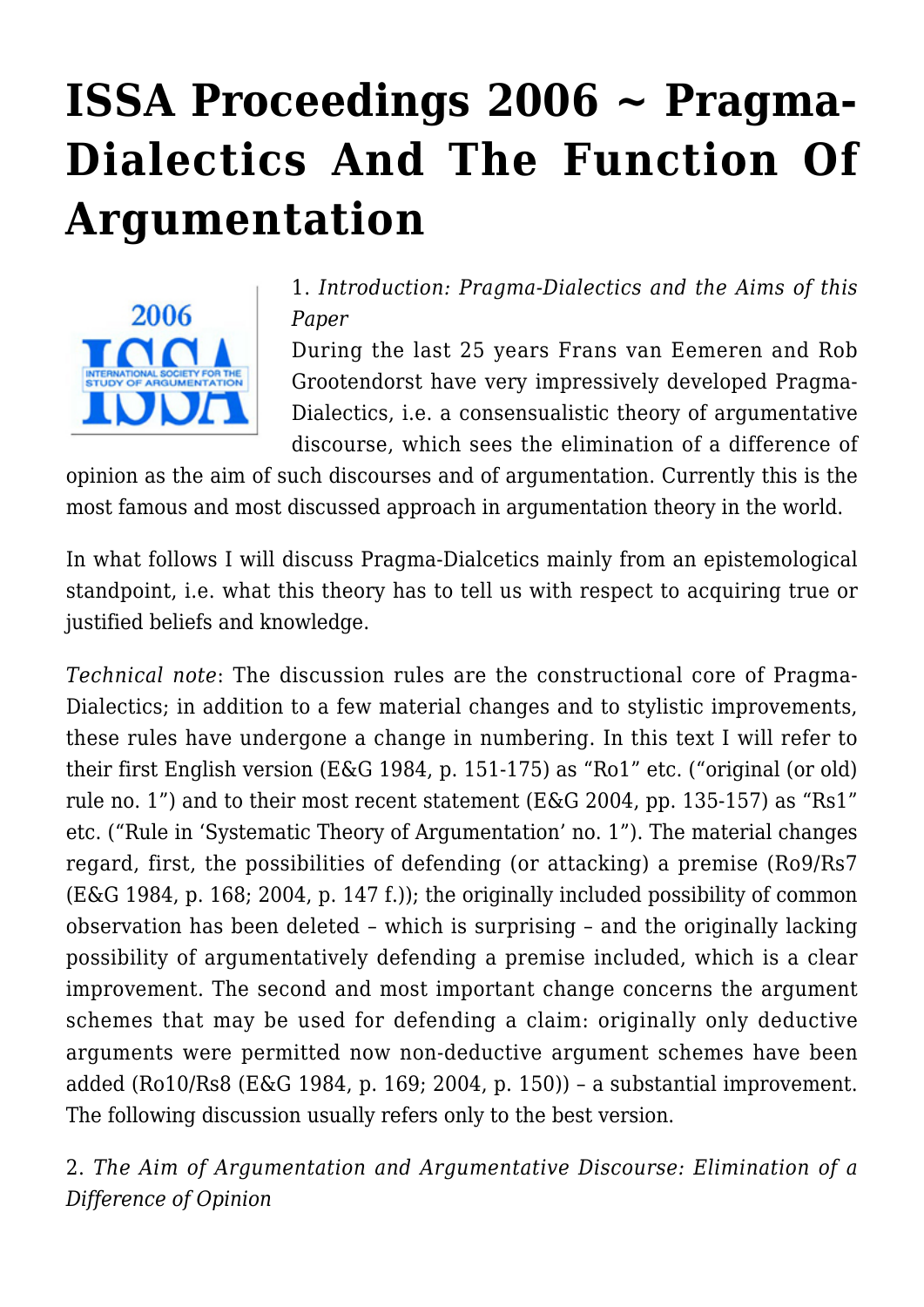The whole approach of Pragma-Dialectics is constructed starting from one central theorem about the function of argumentative discourse and argumentation in general. The aim of argumentative discourse and of argumentation, as these are seen and constructed by Pragma-Dialectics, is to eliminate a difference of (expressed) opinion (e.g. E&G 1984, p. 1; 1992, xiii; p. 10; 2004, pp. 52; 57; Eemeren et al. 1996, p. 277) or to resolve a dispute – where "dispute" is understood as: expressed difference of opinion (e.g. E&G 1984, pp. 2; 3; 151). This resolution has taken place if the participants both explicitly agree about the opinion in question. The central task of the theory is to develop rules for rational discussions or discourses; and the value of the rules to be developed is regarded as being identical to the extent to which these rules help to attain the goal of resolving disputes (E&G 1984, pp. 151; 152; cf. 2004, pp. 132-134).

This, obviously, is a *consensualistic* conception of argumentative discourse and of argumentation, which aims at an *unqualified consensus,* i.e. a consensus that is not subjected to further conditions.**[i]** Consensualism defines a clear aim for argumentation and argumentative discourse, which can be the basis for developing a complete argumentation theory, including criteria for good argumentation, good discourse, theory of fallacies, theory of argumentation interpretation, etc. Thus, consensus theory in general, and Pragma-Dialectics in particular, is a full-fledged approach to argumentation theory. Similar and competing full-fledged approaches are, first, the *rhetorical approach*, which sees convincing an addressee, i.e. creating or raising an addressee's belief in a thesis, as the aim of argumentation (e.g. Perelman & Olbrechts-Tyteca 1958; Hamblin 1970; Tindale 2004), and, second, the *epistemological approach*, which sees generating the addressee's justified belief in the argumentation's thesis as the standard function of argumentation (e.g. Biro & Siegel 1992,; Feldman 1994; Goldman 1999, ch. 5; Johnson 2000; Lumer 1990; 1991; 2005/2006; Siegel & Biro 1997). As opposed to epistemological theories, both consensus theory and rhetoric aim at an *unqualified* belief (though in Pragma-Dialectics this is more an expression of a belief than the belief itself); but consensus theory then, unlike rhetoric, requires that both participants share this opinion.

It is quite astonishing that even though Van Eemeren and Grootendorst repeat their aim for argumentative discourse, i.e. dispute resolution, countless times, they practically do not justify this most central assumption of their approach. They incidentally justify the need for dispute resolution with the remark that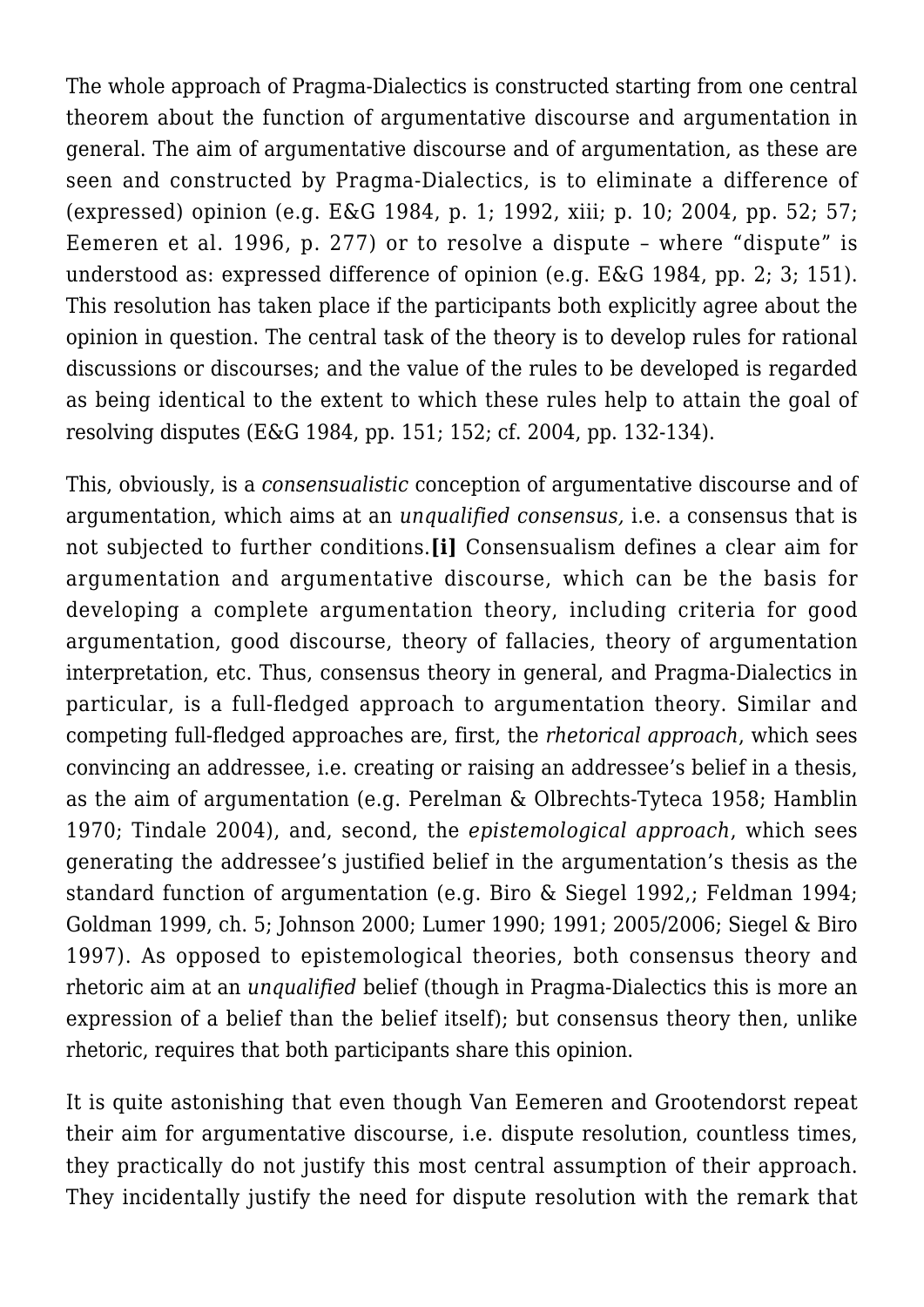"otherwise we become intellectually isolated and can ultimately even end up in a state of spiritual and mental inertia" (E&G 1984, p. 1). However, "not being intellectually isolated" could be an euphemism for "conformism". Of course, not being intellectually isolated is good; but it is of secondary importance. It is much more important that one's beliefs are true (and justifiedly true) and thus can help one orient herself or himself in the world. Intellectual isolation could simply be the price of truth, or more precisely, of justified true beliefs that others are not able or not willing to understand or accept – think of Galileo or Frege.

So what is the problem with conflicting beliefs and why is it important to resolve differences of opinion? The most simple and straightforward answer is: At least one of these opinions must be false. And having false opinions means having a false and disorienting picture of the world, which e.g. makes us miss our goals. What is completely missing in Pragma-Dialectics is any systematic relation to truth or its epistemological counterparts, knowledge and justified belief. Pragma-Dialectics has this in common with rhetorical approaches. Aiming at unqualified beliefs or shared beliefs that are not systematically related to truth in the sense that they are true or (because of the epistemologically founded cognizing procedures used) at least *acceptable* in the sense of being true, probably true or truthlike, of course, leads to much less true or truthlike beliefs than aiming at justified beliefs. The consequence is much less orientation and more disorientation about the world's real state, which, finally, leads to more grossly suboptimum or even disastrous decisions. This was already Socrates' and Plato's critique of rhetorical argumentation theory (e.g. Plato, Phaidros 259e-262c; Gorgias 452e-455d; 458e-460a; Philebos 58a-59b). To aim at unqualified *consensus* instead of unqualified belief of a single person does not make the situation any better because truth does not depend on anyone sharing it but on objective fulfilment of truth conditions. Of course, an unqualified consensus can be true; but it would be true by chance and thus not reliable.

Let me extend the discussion by considering consensus theory in a more general form. The problem with normative consensus theories of argumentative discourse is not that they aim at consensus but that they take an *unqualified* consensus to be the aim of such discourse. Theories of argumentative discourse have also been proposed in *epistemological* argumentation theories, which see such discourses as enterprises for collectively seeking truth (Goldman 1999, pp. 139-149; Lumer 1988). Even in these theories the internal end of the game is to reach consensus.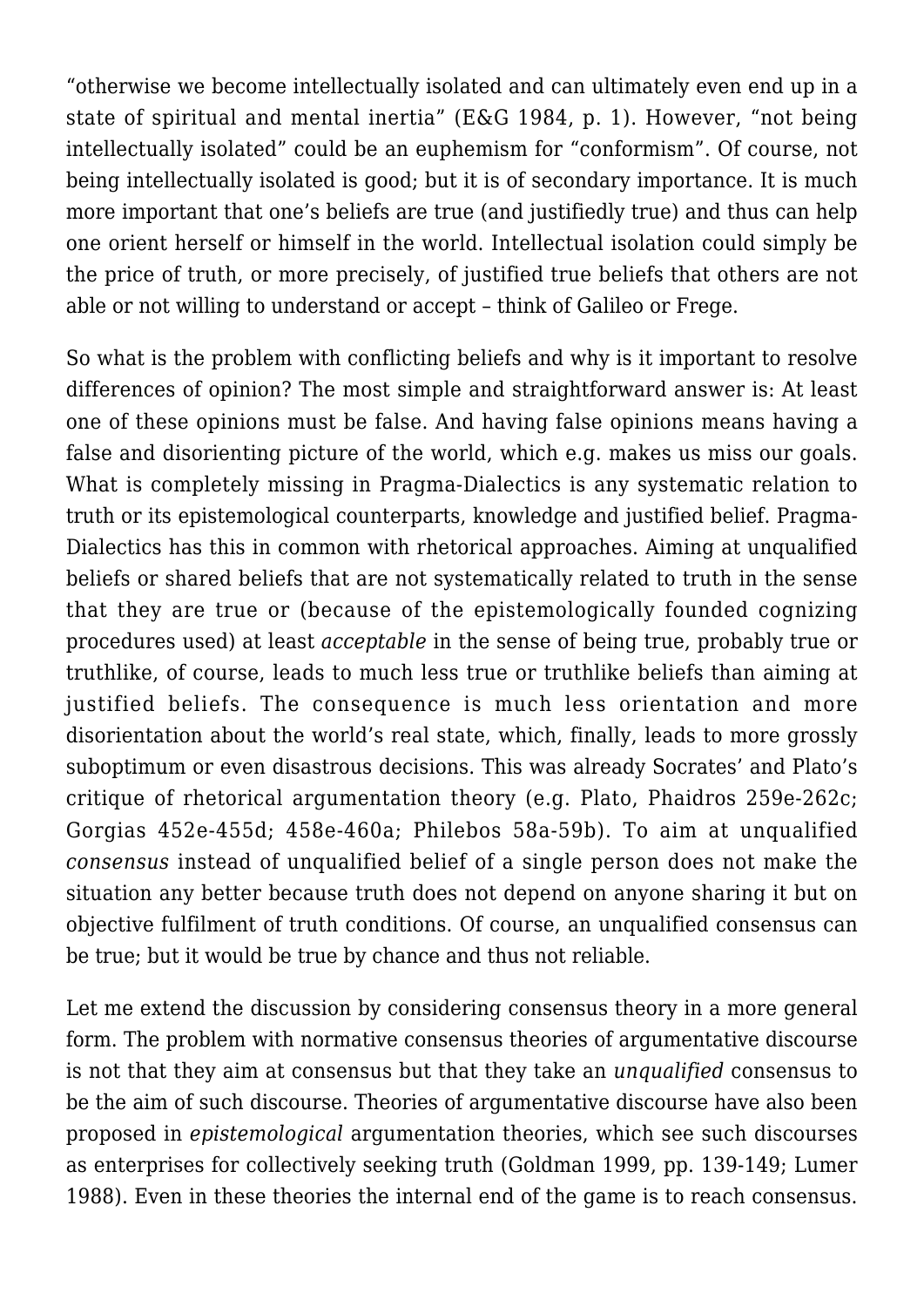But it is a *qualified, justified* consensus, where both parties not only share the final opinion but – ideally – also their subjective justification for it. To take justified consensus as the aim of argumentative discourse avoids all the problems listed so far because justification – correctly conceived – is related to truth. It is based on cognizing procedures that guarantee the truth or at least the acceptability, i.e. truth, high probability or verisimilitude, of the results. What I would suggest to Pragma-Dialecticians then is to adopt justified consensus as the aim of argumentative discourse.

## 3. *Elements of Epistemic Rationality in Pragma-Dialectical Discourse*

Actually, Pragma-Dialectics is much nearer to the suggestion just intimated than it may at first, and in particular as a consequence of its determination of the goal of argumentation and argumentative discourse, appear. This is so due to a continuous incoherence in Pragma-Dialectics, namely the inclusion of important elements of epistemic rationality in its consensualistic programme. This incoherence is most evident in the Pragma-Dialectical rules for argumentative discourse.

Completely in line with the just criticized unqualified consensualistic determination of discourse's aim as dispute resolution, as their criterion for good discourse rules Van Eemeren and Grootendorst establish that such rules have to promote that aim. Strangely enough, Van Eemeren and Grootendorst never go on to prove that the rules they propose are the best in these terms. And actually these rules are not developed consequently along these lines but according to a vague idea of a rational discourse that includes many elements of epistemic rationality. As a consequence, Pragma-Dialectics is a hybrid theory, mixed of incompatible elements of unqualified consensualism and epistemic rationality.

Let us take a closer look at this inconsistency. As Goldman nicely caricatures, the most effective way to reach unqualified consensus may be to engage a professional mediator, whose secret strategy would consist in finding out which party is more prone to make concessions and then to canvass this party for pulling it in the opponent's direction (Goldman 1999, pp. 159 f.). Other means for reaching unqualified consensus include rhetorical and psychological tricks, eristic devices, a strategy of friendly offers and giving up one's own opinion (this is particularly efficacious if only *verbal* consensus is what counts). None of these means will be the one that is best in all situations, however the best strategy for reaching unqualified consensus probably will include them all, each for particular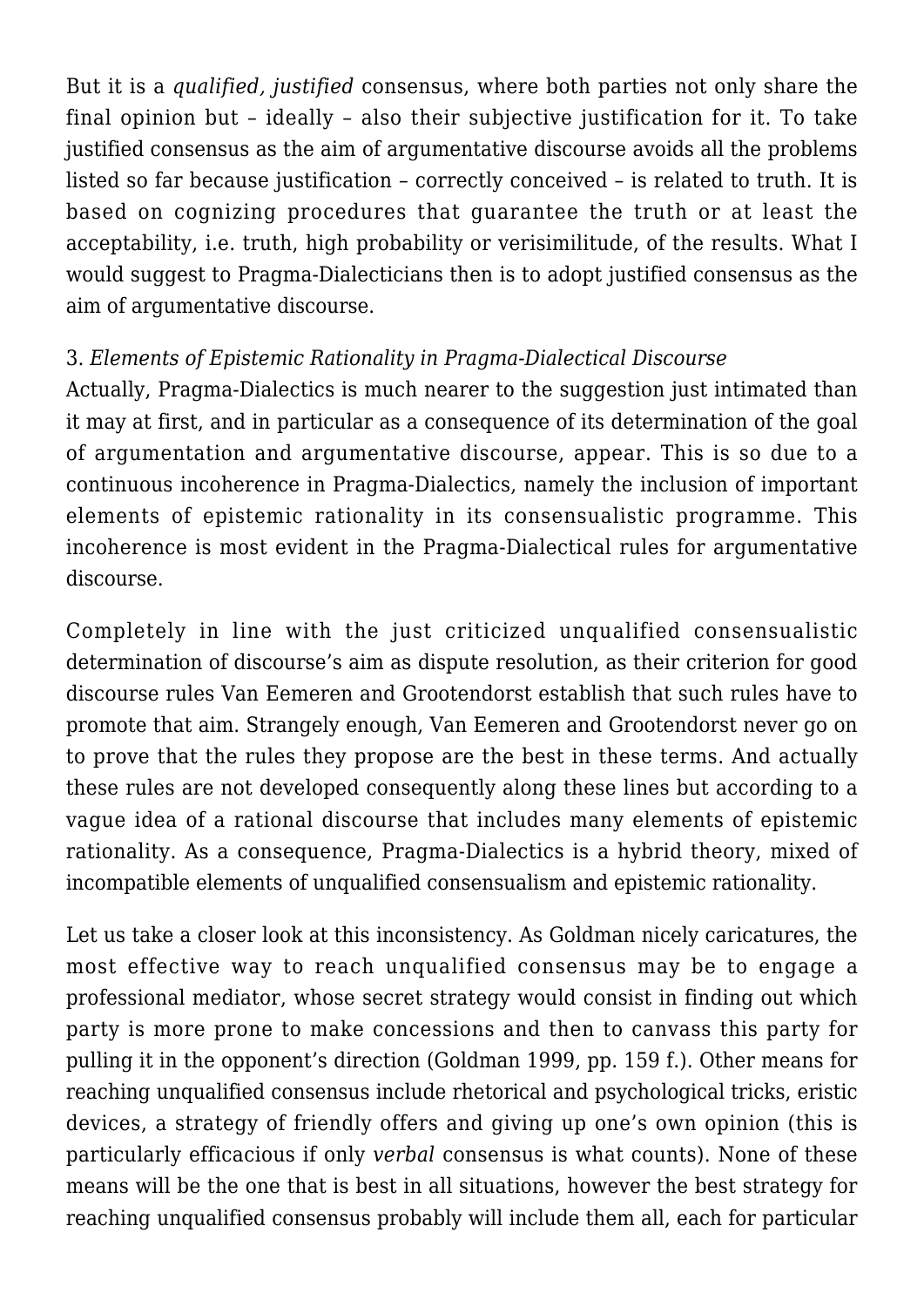situations.

Actually, Van Eemeren and Grootendorst do not include any of these means in their list and even explicitly oppose rhetoric (E&G 1992, p. 5). This is due to their strong claims of rationality. However again it is typical of Pragma-Dialectics that these claims are ambiguous. On the one hand there are purely verbal claims of rationality, which at a closer look turn out to be merely consensualistic or rhetorical. On the other hand there are many elements of real epistemic rationality in the Pragma-Dialectical theory in general and in its discourse rules in particular.

One example of a merely verbal declaration for epistemic rationalism is this. Van Eemeren and Grootendorst declare: "Argumentation is […] designed to justify […] an expressed opinion and calculated […] to convince a *rational* judge […]" (E&G 1984, p. 18; the emphasis is mine, C.L.; similar: ibid. p. 9; 2004, pp. 1; 10; 12 f.) But then they define this 'rational judge' simply in consensualistic terms as someone who follows such acceptable rules "which can lead to a resolution of the dispute" (E&G 1984, p. 18; cf. p. 5; 2004, pp. 16; 17 f.; 132).

On the other hand Pragma-Dialectics contains clear and strong epistemologically rational elements. A first such element is the prescription of a certain argumentative structure as the obligatory way to consensus, namely the use of argumentation, premises and inferences (Ro9-11/Rs7-9 (E&G 1984, p. 168; 2004, p. 148); more generally: E&G 1992, pp. 34; 158 f.; 169; 184-194). A second element is the strong use of logic and deductive arguments in the argumentation stage of discourse. A third rational element is the use of joint observation as part of the intersubjective testing procedure (E&G 1984, p. 167) and of statistical arguments (E&G 1992, p. 96; 2004, p. 150, note 20) again in the argumentation stage. But, unfortunately, again Van Eemeren and Grootendorst relativize even these clear elements of epistemic rationality in a consensualistic fashion. They see these elements as their personal proposals, which in order to be valid would then have to be jointly adopted by the respective discussants (E&G 1984, p. 163; 2004, p. 142). Thus, Pragma-Dialectics' final determination of the aim of argumentative discoures amounts to unqualified consensus in a broader sense: the consensus about the *claim* in the end is subjected to *rules,* but now these rules depend only on an unqualified consensus (cf. note 1).

4. *Some Philosophical Sources of Pragma-Dialectical Ideas of Epistemic*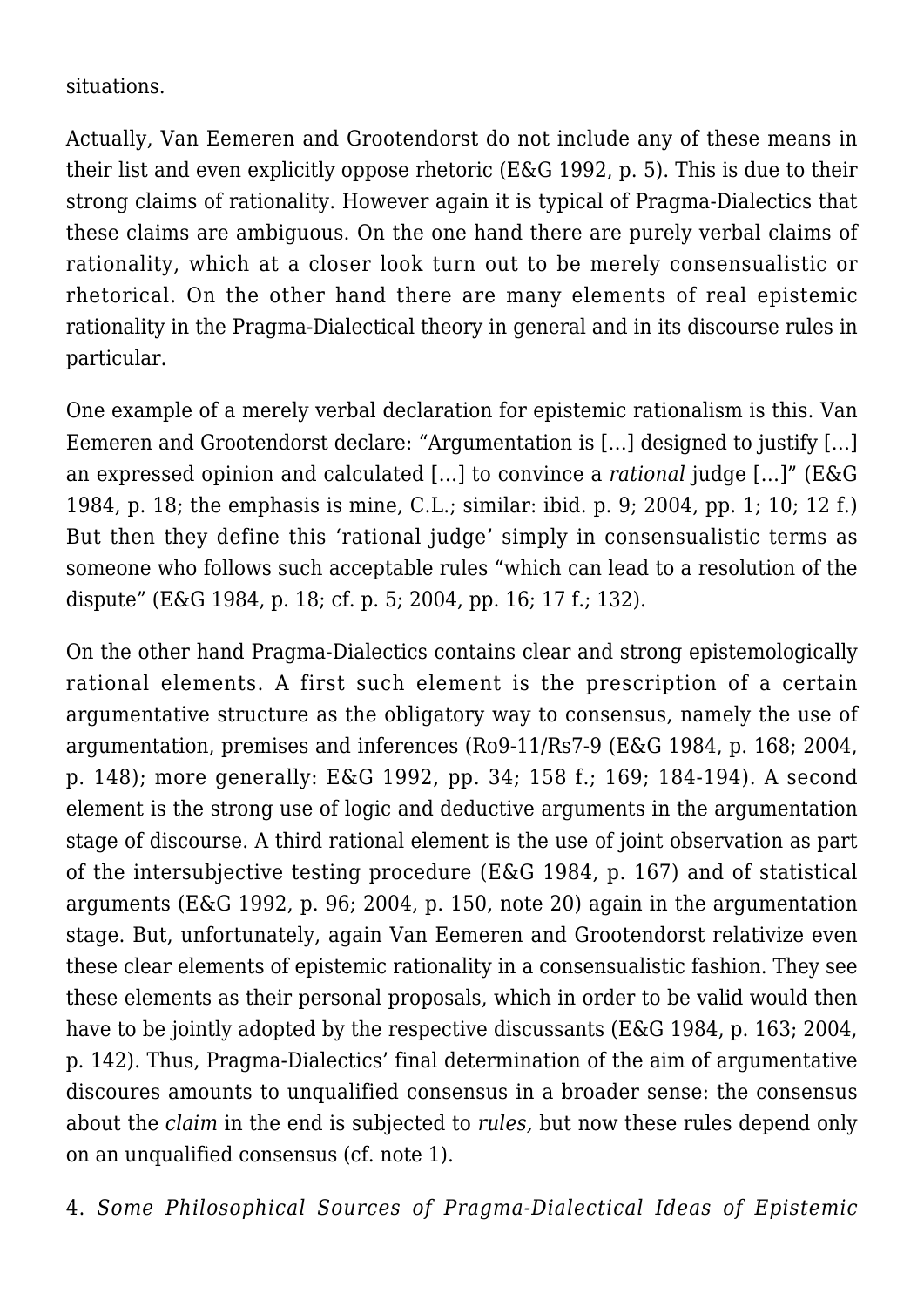## *Rationality*

On the whole the writings of Van Eemeren and Grootendorst show a strong inclination towards standards of epistemological rationality, which then are corrupted by their adherence to unqualified consensualism. One reason why these two elements have not been brought together in a more satisfying way, specifically by taking justified consensus as the aim of rational discourse, may be the particular theories of epistemic rationality used by Van Eemeren and Grootendorst, namely Critical Rationalism and the Erlangen Constructivism, especially Lorenzen's Dialogic Logic. Both these theories contain quite confused parts, which have been adopted by Van Eemeren and Grootendorst.

From Critical Rationalism they have taken in particular Albert's critique of justificationism by his "Münchhausen-Trilemma", which says that the attempt to justify every belief must lead to one of three bad alternatives.

- (1) an infinite regress,
- (2) a logical circle or

(3) arbitrarily and dogmatically breaking off the justification (Albert 1980, pp. 10-15; referred to by Van Eemeren and Grootendorst: E&G 1984, pp. 16; 194, note 9; 2004, p. 131).

The Münchhausen-Trilemma for Van Eemeren and Grootendorst is the reason, first, to give up the idea of positive justification and, second, to bet on negative criticism instead and thereby on dialectics, i.e. the inclusion of other persons, critics, as necessary elements in the process of epistemic rationality (E&G 1984, p. 16; 2004, pp. 131 f.). This decision seems to have been their main reason for not seeking further positive forms of arguments beyond deductive ones and to stress the unforeseeable critical potential of an antagonist instead. And this, as will soon be shown, is one of the main weaknesses of Pragma-Dialectics. Now the Münchhausen-Trilemma is simply false.**[ii]** It rests on a hidden and false premise, namely that deduction from true premises is the only form of acceptable justification. Together with the well-known properties of deductive justification, namely, first, to presuppose already justified premises and, second, to maximally preserve, mostly to reduce but never to increase the informational content of the justified conclusion compared with the premises, that premise leads to the exposed trilemma. But of course, there are forms of justification that do not rely on already justified premises, in particular observation; and there are ampliative forms of justification (i.e. forms of justification that increase the thesis'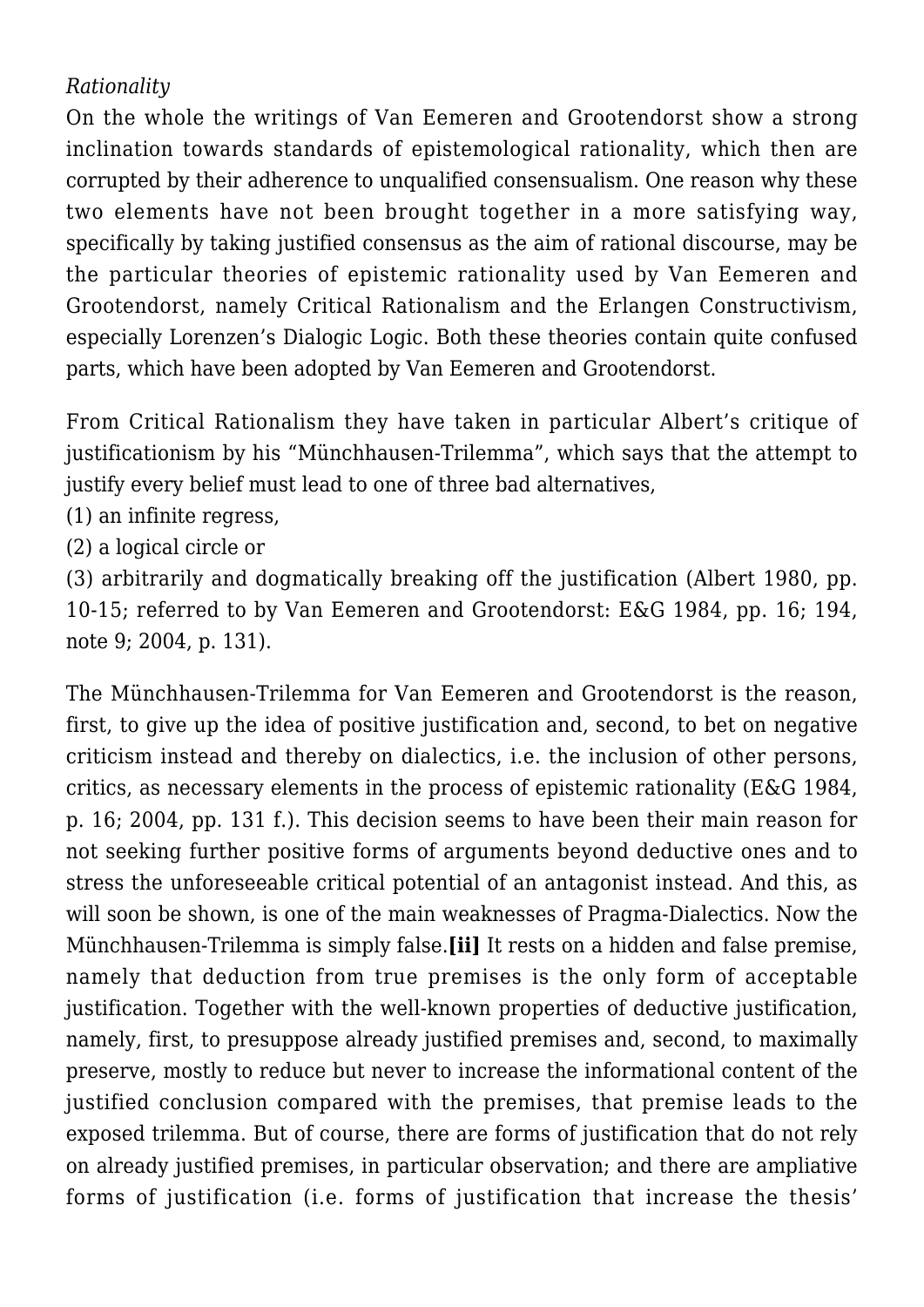informational content), in particular inductive reasoning. Thus there is no need to give up justificationism, on the contrary, and non-deductive forms of monological argumentation have to be studied and reconstructed in argumentation theory.

From Lorenzen's and the Erlangen School's theories in general Van Eemeren and Grootendorst have adopted the Dialogic Logic as their own conception of logic. They approve this logic for its dialogical, communicative and interactive character (E&G, pp. 12; 14; 193, n6; 2004, p. 50) as well as its enlargement by Barth  $\&$ Krabbe (E&G 1984, p. 193, n6; 2004, pp. 50 f.), they use this logic themselves (e.g. E&G 1984, pp. 12-15) and they suggest it as the central tool in deductive argumentation (E&G 1984, p. 169; 2004, p. 148; Eemeren et al. 1996, p. 274). There are four elements of the Erlangen School's programme and Dialogic Logic that are relevant in our context:

- (1) logical intuitionism,
- (2) anti-platonism,
- (3) constructivism and
- (4) the dialogical conception of logic.

Van Eemeren and Grootendorst are interested in these elements in ascending order. All four elements are highly problematic. However, limitation of space allows me to show this for only two of them, constructivism and the dialogical conception of logic.

(3) "*Constructivism*" means that all reasoning schemes and terms have to be explicitly introduced and that all reasoning steps like the introduction of premises and pieces of inferences have to be explicitly executed. The correct ideas behind constructivism are clarity and – in particular in mathematical contexts – avoidance of illusory "short-cuts" in reasoning. But constructivism is an exaggeration of these ideas, which, first, ignores that in discourses we can and must rely on a shared language and common knowledge. It would be absurd each time to try to "introduce" our complete vocabulary and common knowledge. The much more feasible and efficient way is *knowledge exploitation*, i.e. to rely on these common bases as far as one thinks they reach in the specific case, to make language usage explicit when one thinks that there could be ambiguities, to make premises explicit when they are used etc. Second, in its mania for explicit introducing and agreements, constructivism has a strong tendency towards a false form of conventionalism, namely to regard inference, reasoning and argumentation rules as something that is valid by *convention* and not as objective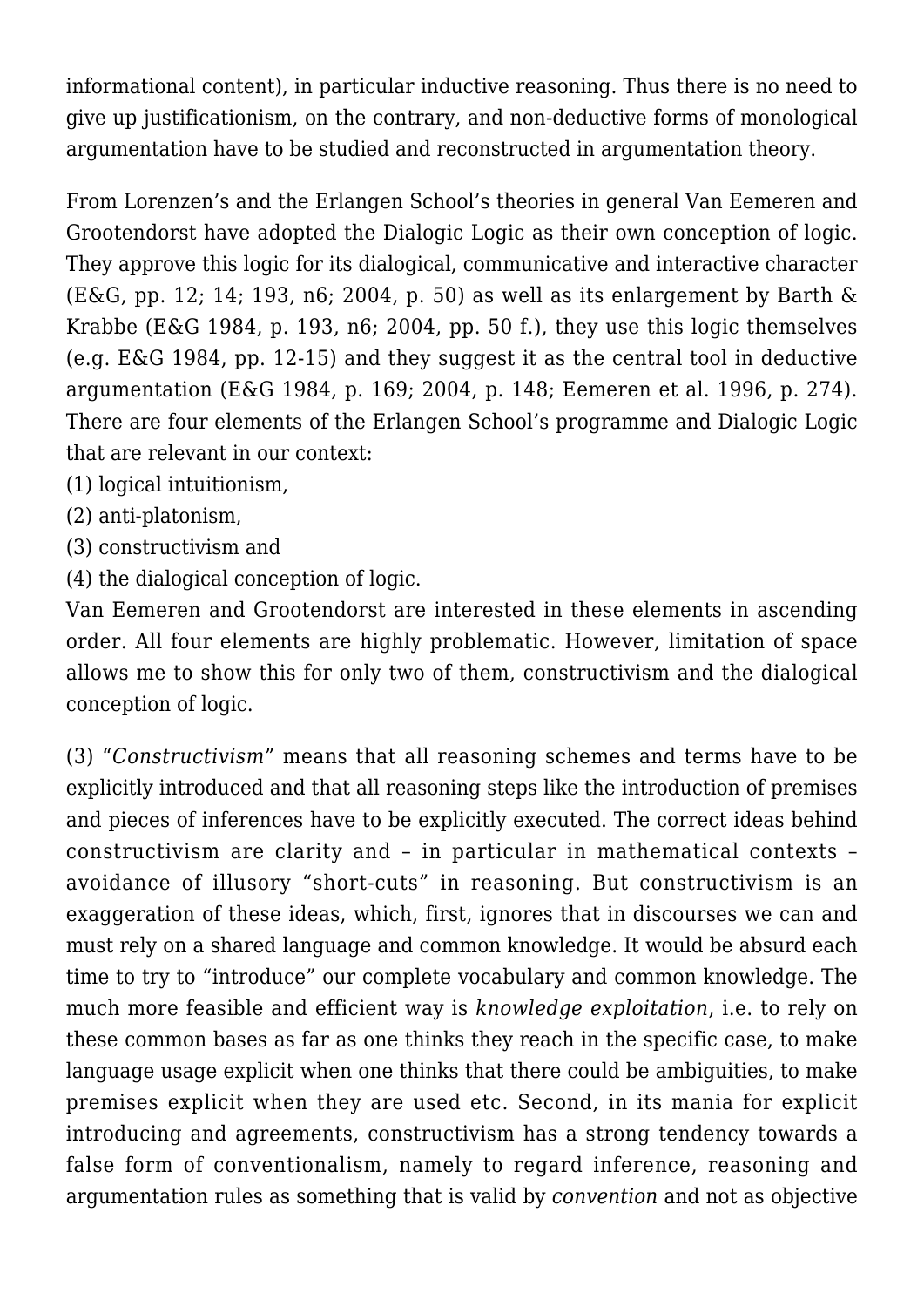truths. If the meaning of logical operators and of terms is conventionally fixed, given the actual world, propositions' truth thereby is fixed as well. Whether certain inference schemes lead from true premises to true conclusions then is no longer a question of convention but of analytical truth; analoguous considerations hold for uncertain ways of reasoning. And whether a given addressee already accepts particular premises and reasoning schemes is an empirical question.

(4) *Dialogic Logic* is a kind of logic that conceives logical proofs as dialogue games, where a proponent "defends" his thesis in an exactly regimented way against an opponent's "attacks" by logically decomposing it into elementary formulas already accepted by the opponent (cf. e.g. Kamlah & Lorenzen 1973, pp. 209-231; Lorenzen & Schwemmer 1975, pp. 56-147). Dialogic Logic probably is the most confusing element of the Erlangen programme. Its origins are Beth's semantic tableaux, i.e. a semantic way of proving an inference's logical validity. You take a sheet of paper and divide it into a left and a right half by drawing a vertical line down the middle. The left half is reserved for the true propositions and the right half for the false propositions. The aim of the procedure is to systematically search for a consistent interpretation of the inference in question that shows it, the inference, to be invalid. This is an interpretation where the premises are true and the conclusion is false. If you do not find such an interpretation, the inference is valid. So at the top of the left column, i.e. the truths side, you write the premises, and at the top of the right, i.e. the falsities side, you write the conclusion. Premises and conclusions then have to be decomposed into elementary formulas, according to logical rules. If in the end the same elementary formula appears on the left as well as on the right side, this means that this formula has to be true and false at the same time. So it was impossible to construct a consistent falsifying interpretation of the inference (i.e. an interpretation where the premises are true but the conclusion is not). Therefore, the inference is valid. (In figure 1.1. this is illustrated with a simple example: the inference ' $p \Rightarrow q \rightarrow p'$  is scrutinized for its logical validity. For disproving its validity one has to find an interpretation where the premise *p* is true – therefore p appears in row 1 on the truths side – and the conclusion *q -> p* is false – so *q -> p* appears on the falsities side. For *q -> p* to be false *q* must be true and *p* false; therefore the false *q -> p* of row 1 in row 2 is decomposed into a true *q* and a false *p*. But now *p* appears on the falsities side (in row 2) as well as on the truths side (in row 1), which means that to make the inference invalid *p* must be true and false at the same time, which is impossible. Therefore, the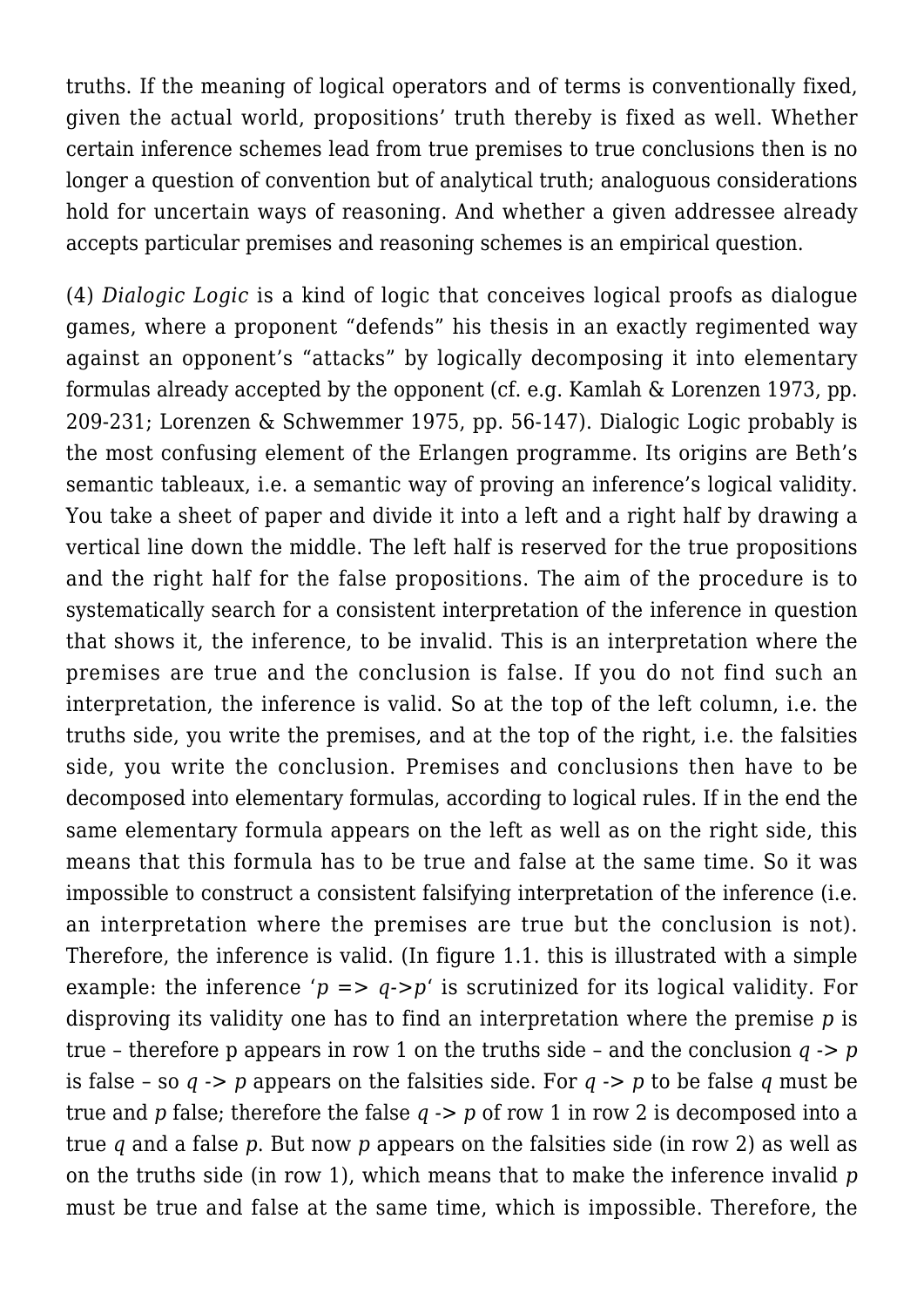inference is valid.) This is a pencil-and-paper test that can be executed by one person; all the steps are exactly prescribed. Now some sequences of steps in semantic tableaux resemble sequences of turns in an argumentative dialogue. This has led Lorenzen and Lorenz (in the late 1950s and the 1960s) (reprints: Lorenzen & Lorenz 1978) to interpret the semantic tableaux as a dialogue game and to assign the right, falsities side, which contains the conclusion, to a "proponent", and the left, truths side, which contains the premises, to the "opponent", where the premises now are mutated to the opponent's concessions (cf. figure 1.2).**[iii]** This is a nice gewgaw as long as one is aware of the theoretic background. But it is heavily confusing when the dialogic nature is taken seriously, and the "Dialogic Logic" is taken as proof that logic is something dialogical. And it is confusing because many sequences in logical dialogue games do not make sense in a real argumentative discourse – because they have a quite different function. Why for example may *¬p* only be attacked by claiming *p* and not by asking for a justification?**[iv]** Actually, Dialogic Logic contains nothing *really* dialogical, one and the same person can play both roles because all the steps to be executed are meticulously prescribed.**[v]** And of course, logical reasoning can be executed internally by one person by proceeding from a belief in some premises, recognizing a logical implication, to believing in the conclusion.



Figure 1.1: Semantic tableaux: Is 'p  $\Rightarrow$  q  $\Rightarrow$  p' valid?

Now Van Eemeren and Grootendorst have adopted Dialogic Logic as their favourite logic (E&G 1984, pp. 169; 201, note 68; 2004, p. 148; Eemeren et al. 1996, p. 274). This is harmless to a certain degree. But it is terribly misleading if Dialogic Logic is taken seriously and regarded as a proof of the necessary dialogic character of argumentation (E&G 1984, pp. 12-14; 193, note 6). Actually, argumentation (in the sense of "presenting an argument") is mostly a monologic activity, where someone argues for a certain thesis.**[vi]** And argument schemes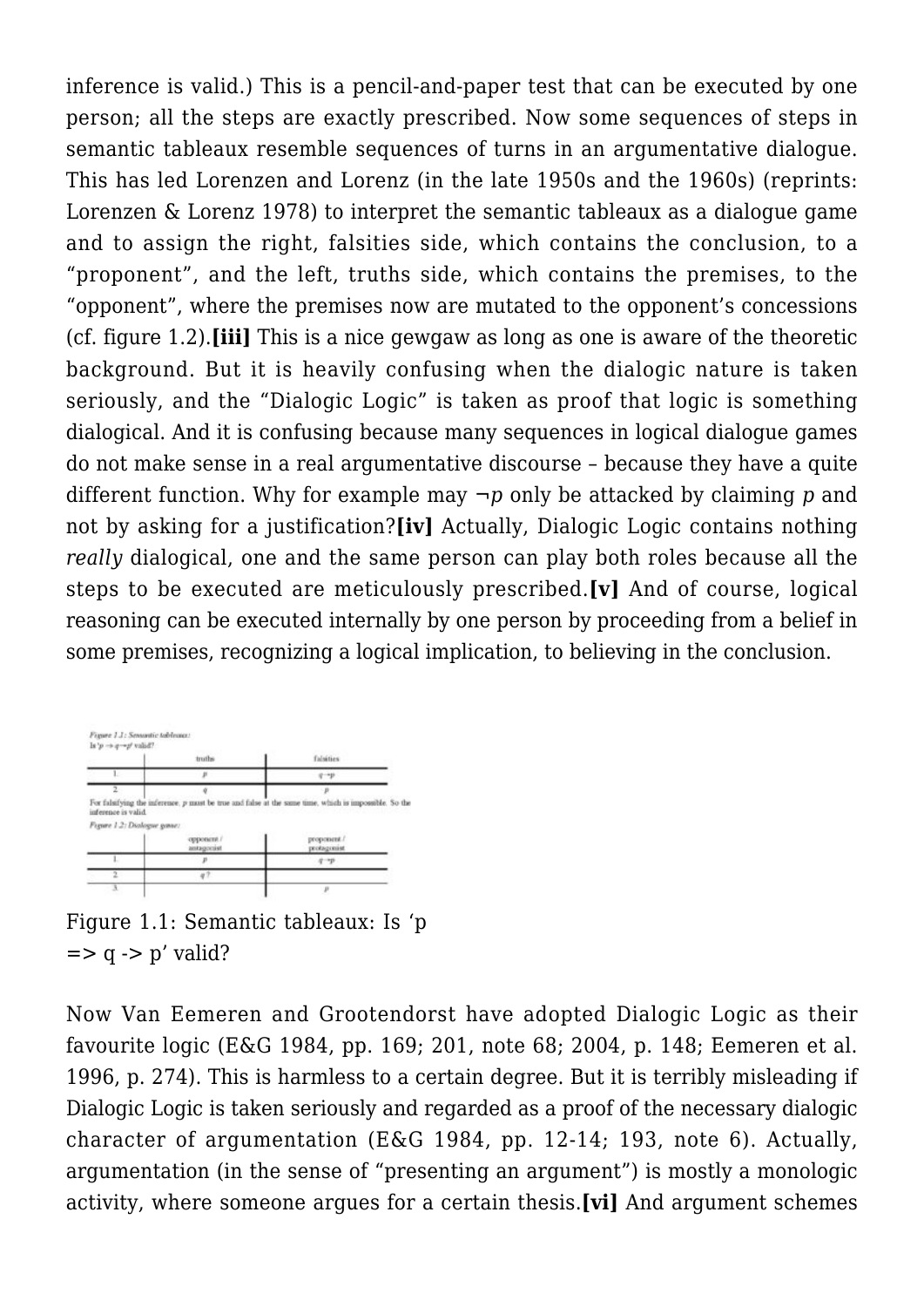have to be developed on this basis. A systematically second step then is to develop a theory of argumentations' integration into argumentative discourse. Fortunately, Pragma-Dialectics has not taken its theoretical profession of the necessary dialogical character of argumentation too seriously; in the official definition (E&G 1984, pp. 7: 18: 2004, p. 1), in the discussion rules (e.g. Ro8/Rs6, E&G 1984, p. 165; 2004, p. 144) and in analytic practice argumentation is always conceptualized *monologically* (in the sense explained in note 6) as the protagonist's advancing his thesis plus his defensive moves. Nonetheless the theoretical assumption of the necessary dialogic character of argumentation may have been one of the reasons for Pragma-Dialectics' neglecting argumentation theory in the narrow sense, specifially for neglecting the study of non-deductive argument schemes.

One of the lessons that could be learned from these scathing criticisms of Pragma-Dialectics' epistemological foundations is that much could probably be improved by changing the epistemological basis of Pragma-Dialectics. Pragma-Dialectics is mainly a theory of argumentative discussion and not of (monological) argumentation. Combining it with the epistemological theory of argumentation and its epistemological foundations could already be the beginning of important progress.

#### 5. *The Procedural Rules for a Critical Discussion*

The constructive core of Pragma-Dialectics are the rules of conduct it proposes for critical discussions. In this section, the real discourse rules, i.e. the rules for integrating argumentation in discourses, will be discussed; the next section is dedicated to the rules for the argumentative core.

The Pragma-Dialectical discourse rules are designed for *simple, i.e. single and nonmixed, discussion* (originally called: "simple single discussion"), in which exactly one thesis (not even its negation) is discussed (E&G 1984, p. 152; 2004, p. 135; terminology: E&G 1992, pp. 16-22). This implies that the antagonist can accept the protagonist's thesis, or express non-acceptance or can ask for a justification, but he cannot advance an incompatible counter-thesis, specifically he cannot say that the protagonist's thesis is false. The same limitation holds for the antagonist's "attacks" on the single reasons and the argumentative relation between reasons and thesis. This means real, offensive attacks are missing.**[vii]** And therefore the antagonist cannot point to the protagonist's *errors*; no real *critique* is taking place. As a consequence the discussants cannot obtain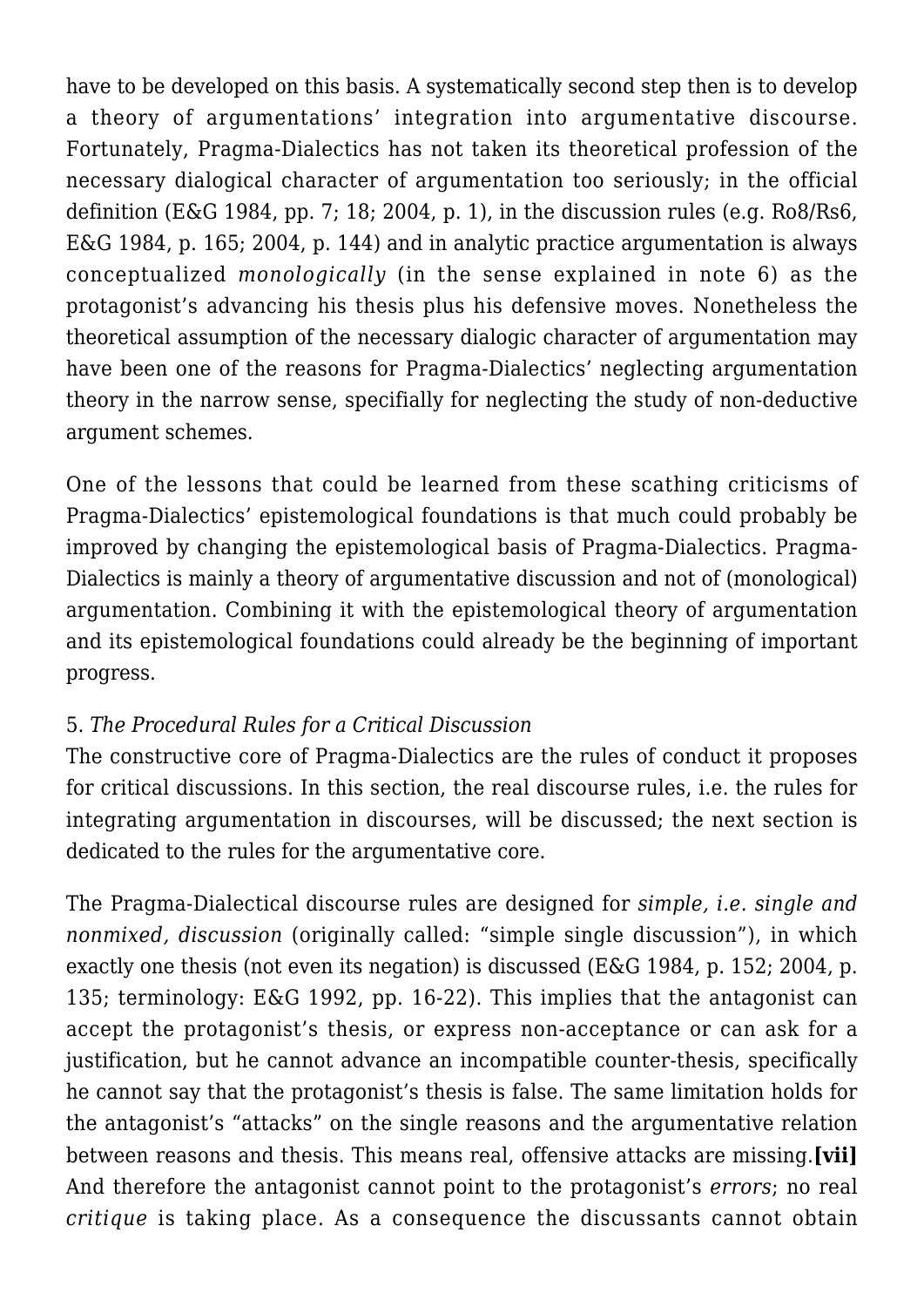certification of their respective theses by having them exposed to intersubjective critique. In addition, the antagonist cannot contribute his own knowledge to a cooperative search for truth. So the most important aims of a real discourse cannot be reached by Pragma-Dialectical "discourses". Pragma-Dialectical discourses are not really dialogical discussions. They are monological argumentations enlarged by possibilities to adapt this argumentation to the addressee's epistemic situation. Ironically enough, Van Eemeren and Grootendorst here have completely set aside the criticism of Critical Rationalism, which, of course, requires refutations by positive counter-evidence, and returned to justificationism. And again ironically enough, epistemological argumentation theories, often decried for their monological conception of argumentation, compared to Pragma-Dialectics are much more and only really dialogical when it comes to integrating argumentation in argumentative discourse (cf. Goldman 1999, pp. 139-149; Lumer 1988).

Under procedural aspects Ro7/Rs5 (E&G 1984, pp. 163 f.; 2004, p. 143) is the most irritating rule. It quite innocently requires that, in the preparation stage the discussants agree about the rules that shall govern and be binding for the entire discussion that follows. Only subsequent rules, in particular Ro9/Rs7 and Ro10/Rs8, reveal how many agreements are meant to be included: agreement about the intersubjective identification procedure (for identifying shared premises), the intersubjective testing procedure (which regiments observation (E&G 1984, p. 167) and the use of non-deductive argument schemes (E&G 2004, pp. 149 f.), respectively), the intersubjective explicitization procedure (for making implicit premises explicit), the intersubjective reasoning procedure (i.e. the deductive logic) and the premises themselves as well (E&G 1984, pp. 165 f.; 2004, p. 145). In order to be fully consistent with this logic of agreements, rules Ro8/Rs6 to Ro17/Rs14 should have been included in that list. Of course, this list should have been made explicit in Ro7/Rs5.

These agreement requirements are a heritage of constructivism, which in general has already been criticized (section 4). Some more specific problems are the following. First, the agreement requests are illusory, people cannot make all these things explicit and do not have the time to try to do so. Second, the agreement requirement is a simple *fiat*; nothing is said about how it could be reached. Considering that it includes encyclopedias, logics, epistemologies etc. it is not to be expected that discussants find an agreement. Third, an initial agreement is too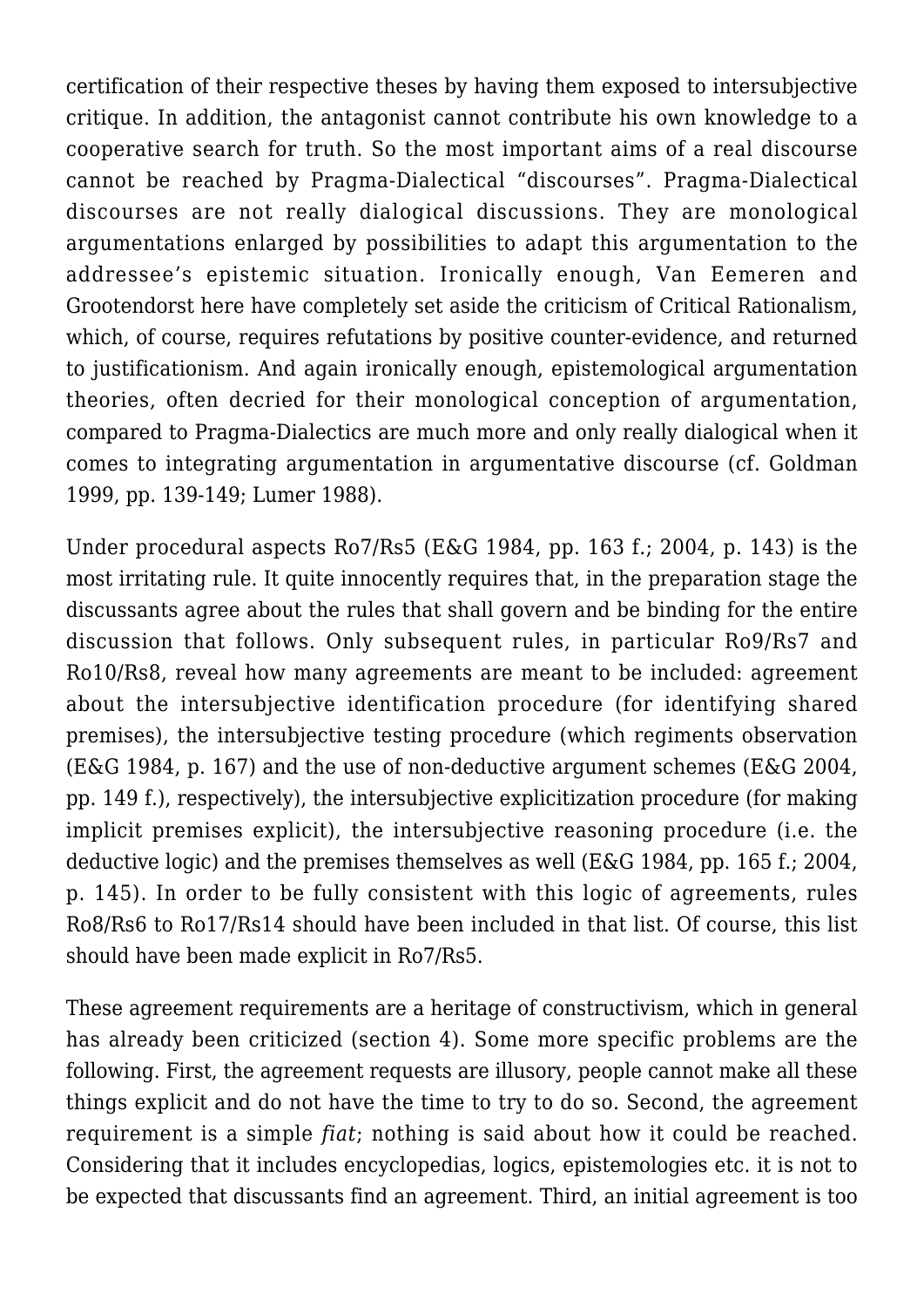rigid. The discussants may change their opinion about one or the other point. – Van Eemeren and Grootendorst seem to have seen some of these problems and therefore provide that the discussants commonly "assume tacitly that they accept more or less the same rules for the discussion" (E&G 1984, p. 163; similar: 2004, p. 142) and a common knowledge (E&G 1984, p. 166; 2004, p. 146). But if this is so and if constructivism is illusory, they should give up the constructivist rule Ro7/Rs5 altogether and adopt the concept of knowledge exploitation. And because knowledge exploitation is not trivial this requires the introduction of new substantive rules about how to make assumptions about the other discussant's knowledge, what to do if such assumptions are false etc.

#### 6. *The Argumentation Rules for a Critical Discussion*

The second part of my discussion of the Pragma-Dialectical discourse rules regards the rules for the argumentative core, its argumentation theory proper.

In a perfect consensualistic fashion, Pragma-Dialectics conceives argumentation rules as something that must be agreed upon by the discussants, i.e. as *conventions* (E&G 1984, p. 163; 2004, p. 142). And consequently, the Pragma-Dialectical argumentation rules are advanced only as proposals for such conventions, without which they would not have any validity (*ibid*.). But what is the aim of such conventions? According to Pragma-Dialectics, it is to resolve differences of opinion. However the question can be repeated, why should people try to do so? In particular if one speaks of *expressed* opinions only, one could introduce such conventions like rules of an entertaining game like chess, where one finally arrives at an explicit but meaningless "consensus", which has nothing to do with one's opinions. Of course, Van Eemeren and Grootendorst do not want this. Why should we want a *real* consensus? Convincing someone of a particular thesis in a *rhetorical* vein may have strategic advantages, but why should the arguer want to share this opinion? Pragma-Dialectics is silent about these questions; it simply does not contain a theory about the *function of argumentation* and about the way in which this function can be fulfilled by argumentation. And without such a function analysis argumentation rules will be arbitrary or only accidentally useful.

The straightforward answers to these questions are epistemological; and the usually recognized argumentation rules can best be explained epistemologically. The function of argumentation is to provide justified belief, which is systematically (though not strictly) connected to truth (Lumer 2005a, sect. 4;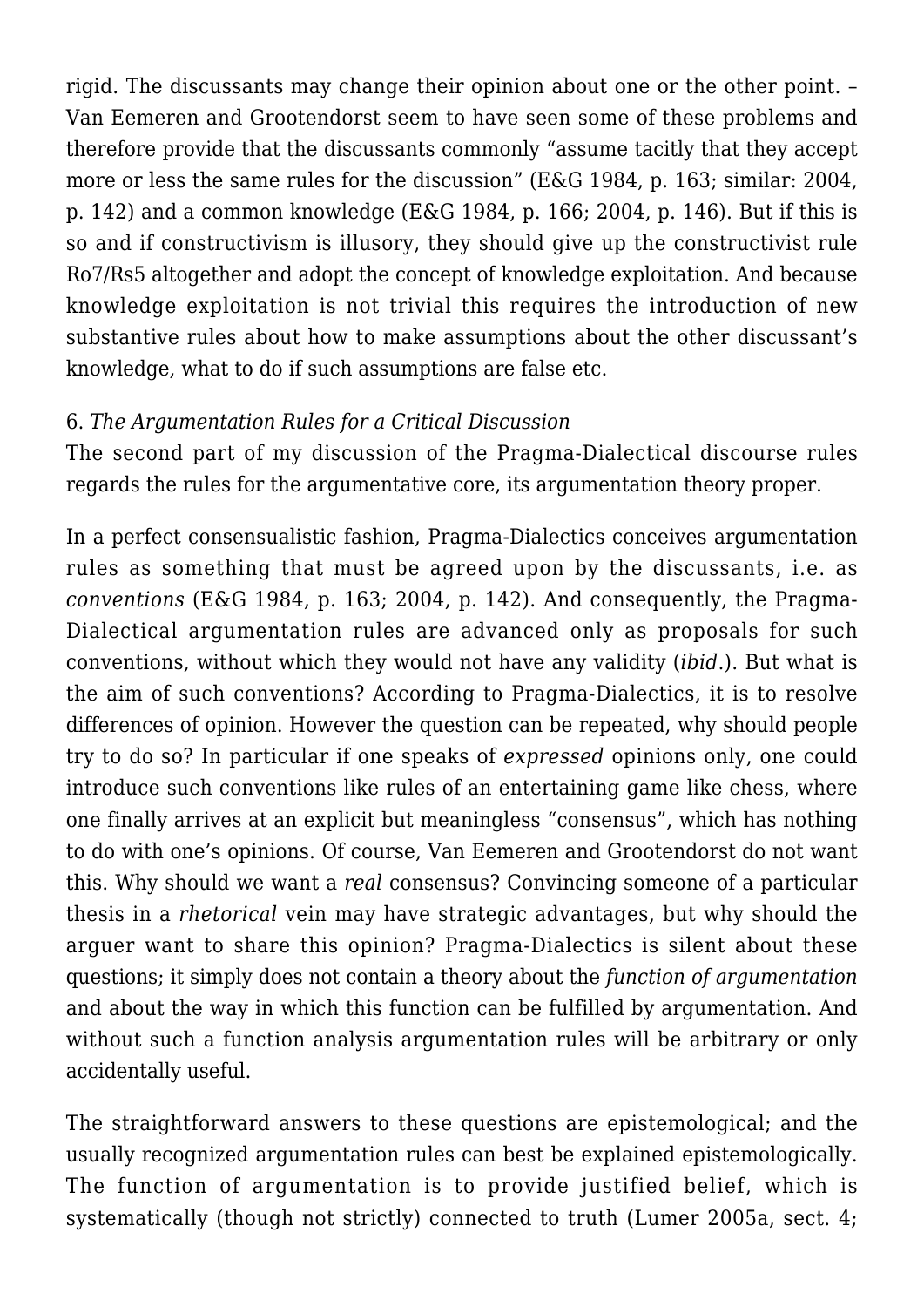2005b, sect. 1); and shared justified belief is a greater guarantee that this belief is really true. Argumentations help to achieve justified belief by guiding an addressee's cognizing the thesis etc. (Lumer 2005a, sect. 5; 1990, pp. 45-48; 280-281; 1991, pp. 102-104). If one adopts this epistemological function analysis of argumentation, argumentation rules cannot simply be conventions. As Siegel, Biro and Goldman have already criticized, agreeing on fallacious argumentation rules like the gambler's fallacy or plainly absurd or arbitrary argumentation rules like admitting only arguments with an even number of premises, simply does not lead to true or at least acceptable belief (Biro & Siegel 1992, p. 91; Goldman 1999, p. 159). Argumentation rules have to fulfil two essential functions, first, following them should guarantee the thesis' truth or *acceptability*, i.e. truth, high probability or verisimilitude, and second, following them should provide epistemic *accessibility* of the truth (or acceptability) to the addressee, e.g. by requiring that the premises be known to the addressee. If a particular set of argumentation rules fulfils these functions does not depend on convention but is an objective fact – like the functioning of a machine; it depends e.g. on how these rules refer to theses' truth conditions. Someone can find out these rules, follow them for the first time in trying to convince a particular addressee who does not know anything about these rules, and they could still fulfil their function. Think for example of rules for logical deduction. Whether such rules always lead from true premises to true conclusions depends on the definitions of truth functional operators, which determine the truth-value of complex propositions dependent on the truth-value of elementary propositions; given such definitions it is not a question of agreement. Independence of agreement makes monological argumentation possible and, of course, facilitates discourses; the bulk of the Pragma-Dialectical opening stage becomes superfluous.

What just has been said about argumentation rules analogously holds for premises or, more generally, for reasons too. Pragma-Dialectics is completely consensualistic here in prescribing only shared acceptance of premises (Ro9/Rs7 (E&G 1984, p. 168; 2004, p. 147) and E&G 1984, pp. 165 f.; 2004, p. 145). But, of course, such consensus does not imply the premises' truth or acceptability.

Originally, Van Eemeren and Grootendorst proposed only one type of argumentation, namely deductive argumentation (cf. Ro10/Rs8 (E&G 1984, p. 169; 2004, p. 150)) – which has been criticized e.g. by Pinto (Pinto 2001, p. 133). More recently Van Eemeren and Grootendorst also included some further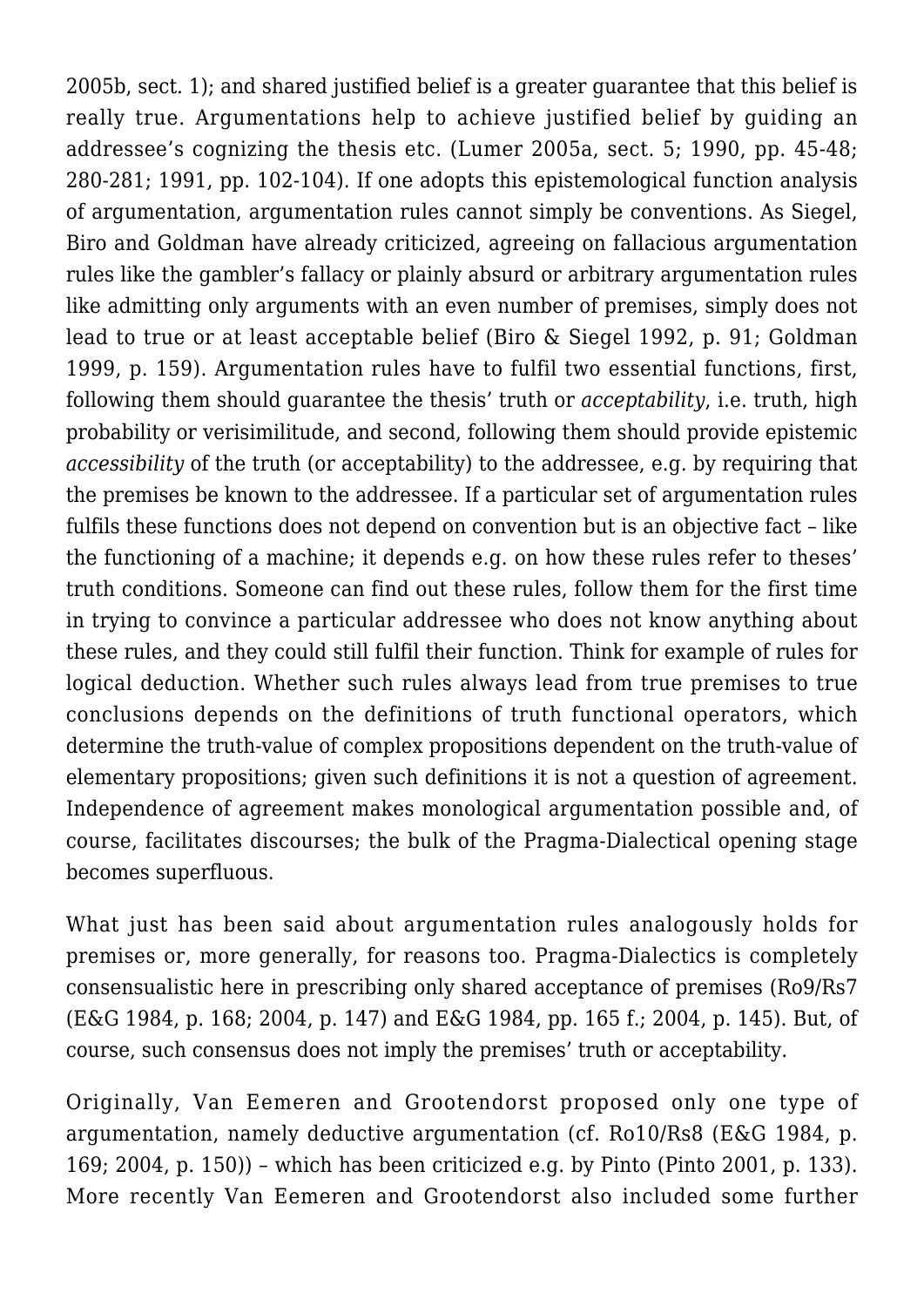argument schemes (E&G 1992, pp. 94-102; 2004, pp. 149 f.; 150, Rs8), namely: (1) *symptomatic argumentation* of the form '*a* is *F*; *F*'s are typically *G*; therefore *a* is *G*';

(2) *comparison argumentation or argumentation by analogy* of the form '*a* and *b* are similar or analogous; *a* is *F;* therefore *b* is *F';* and

(3) *instrumental argumentation* with the form *'p* is *F*; events of type *F* cause events of type *G*; therefore there will be an event of type *G*' (E&G 1992, pp. 96 f.).

However, this is not much of an extension of the theory of argument schemes. *Symptomatic arguments* are a *particular type* of probabilistic arguments (with a sure singular and a statistical premise); analogies are good heuristic devices but, because of the unclear extension of the *analogy*, bad arguments; *instrumental arguments*, finally, are only particular forms of *deductive* arguments. So these additional argument types are too special, and the resulting list of argument types is very unsystematic. But the major problem is that still most argument types are missing: probabilistic and statistical arguments in general, theoretical arguments for empirical theories and theoretical theses, practical arguments for value judgments etc. (cf. Lumer 2005b, sect. 3). These problems at least in part are due to the lack of a function analysis of argumentation in Pragma-Dialectics.

Let me sum up some major results of this discussion of Pragma-Dialectics.

(1) Its two main aims make Pragma-Dialectics a heterogeneous theory composed of unqualified and therefore unsatisfactory consensualism and an ill-conceived form of epistemic rationalism. A better synthesis of the useful parts of these ideas would be to take justified consensus as the aim of argumentative discourse.

(2) Pragma-Dialectics relies on very problematic epistemologies, namely Critical Rationalism and Dialogic Logic. Pragma-Dialecticians should look for a better partner in this field.

(3) The procedural rules for a critical discussion are a strong point of Pragma-Dialectics. But they should be expanded to rules for a complete discourse and be corrected in several details with an eye on the function of argumentative discourse, i.e. to cooperatively search for truth and to certify justified beliefs by exposing them to intersubjective criticism.

(4) The rules for argumentation proper are a weak point of Pragma-Dialectics. This is due to the unqualified consensualism and to the lack of a function analysis of argumentation. Epistemological argumentation theories have much more to offer in this respect. Thus they could provide the necessary complement to the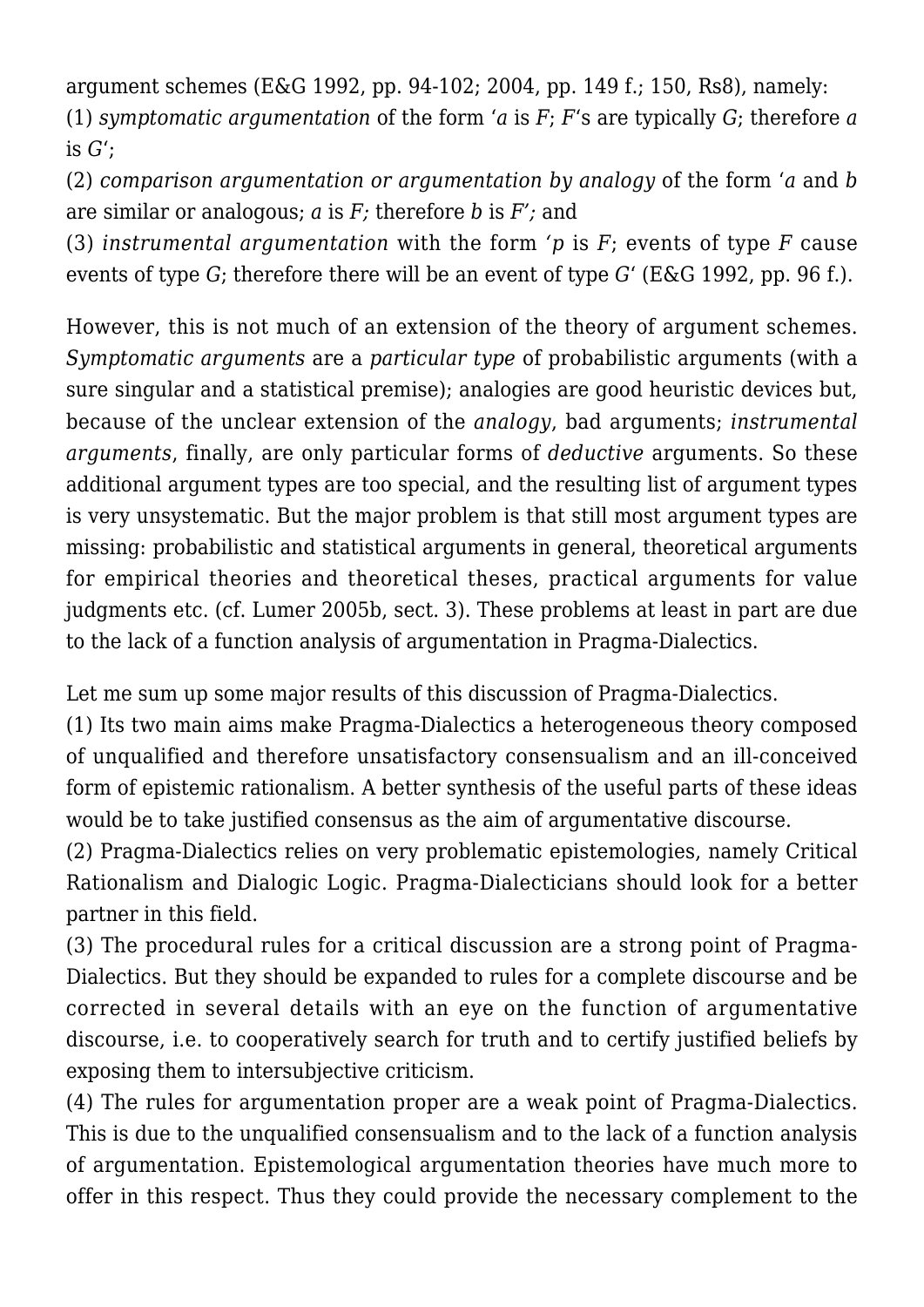procedural rules, which are a strong point of Pragma-Dialectics.

*Acknowledgements*: I would like to thank several people for discussion and helpful hints: Michael A. Gilbert, Ralph Johnson, Erik Krabbe, Martin Reisigl, Harvey Siegel, Harald Wohlrapp and Frank Zenker.

#### NOTES

**i.** As we will see in the following section, in a systematically later stage Pragma-Dialectics goes beyond this initially fixed aim and requires that the dispute resolution be reached by a regimented discussion. But even the consensus resulting from these discussions is still unqualified in a broader sense, namely in the sense that now the discussion and argumentation rules governing the discussion as well as the premises to be used are established by an unqualified consensus which is not subject to further conditions – e.g. epistemic principles (cf. E&G 1984, pp. 163-168, in particular Ro7; 2004, p. 143, Rs5).

**ii.** For a detailed criticism of Albert's Münchhausen-Trilemma see: Lumer 1990, pp. 197-209.

**iii.** Lorenzen himself originally admitted that his own dialogical notation, apart from the question marks, is exactly identical to Beth's semantic tableaux (Lorenzen 1959/1961 in: Lorenzen & Lorenz 1978, p. 11). Subsequently Lorenzen and his followers have hidden this connection.

**iv.** Some further examples of Dialogic Logic's rules that make no sense in argumentative discourse are given in: Lumer 1988, p. 446.

**v.** A more extensive criticism of Dialogic Logic on these lines is given in: Lumer 1990, pp. 317 f. In particular, some members of the Erlangen School are quoted who later dissociated themselves from the dialogic conception of logic.

**vi.** Please note that "monologic" is meant here only in the weak sense, i.e. that one and the same person presents the whole (perhaps complex) argument. It is not meant in the strong sense that only one person is speaking during the conversation. The intended weak sense of "monologic" does not exclude that the arguer's presentation of his argument be distributed over several turns in a dialogue and interrupted by the questions or objections of another speaker. However, usually such questions and objections mainly have the function of fitting the argument to the addressee; but it remains the arguer's argument.

**vii.** In my own model of argumentative dialogues groups of possible moves are distinguished: A-moves, which allow argumentation, B-moves, which include agreements and requests of justification by the opponent, C-moves, which allow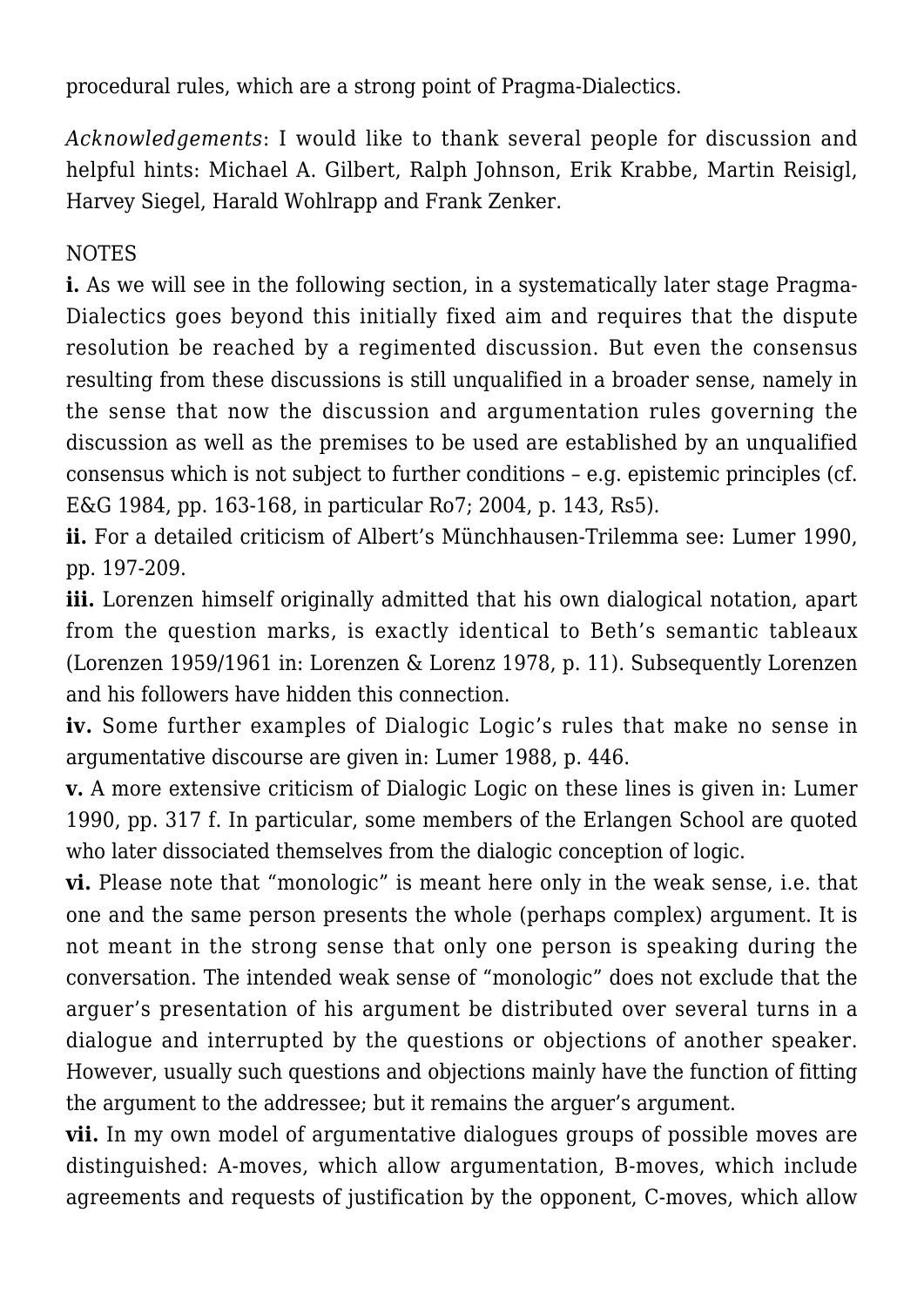the opponent's attacks, etc. (Lumer 1988, pp. 450-457). Pragma-Dialectical discourses correspond to what I have called "simple argumentative dialogue", which consists of A- and B-moves only (Lumer 1988, p. 454); in particular equivalents to the C-moves are missing.

### *References*

Albert, H. (1980). *Traktat über kritische Vernunft.* (11968; 31975.) Tübingen: Mohr. 4th, revised ed.

Biro, J. & H. Siegel (1992). Normativity, Argumentation and an Epistemic Theory of Fallacies. In: F.H. van Eemeren, R. Grootendorst, J.A. Blair & C.A. Willard (eds.), *Argumentation Illuminated* (pp. 85-103), Amsterdam: SicSat.

Eemeren, F.H. van & R. Grootendorst (1984). *Speech Acts in Argumentative Discussions. A Theoretical Model for the Analysis of Discussions Directed towards Solving Conflicts of Opinion*. Dordrecht/Cinnaminson: Foris.

Eemeren, F.H. van & R. Grootendorst (1992). *Argumentation, Communication, and Fallacies. A Pragma-Dialectical Perspective*. Hillsdale, N.J./London: Erlbaum.

Eemeren, F.H. van; R. Grootendorst (2003). A Pragma-dialectical Procedure for a Critical Discussion. *Argumentation* 17, 365-386.

Eemeren, F.H. van; R. Grootendorst (2004). *A Systematic Theory of Argumentation. The pragma-dialectical approach.* Cambridge: Cambridge U.P.

Eemeren, F.H. van, R. Grootendorst, S. Jackson & S. Jacobs (1993). *Reconstructing Argumentative Discourse.* Tuscaloosa: University of Alabama Press.

Eemeren, F.H. van, R. Grootendorst, F. Snoeck Henkemans (1996). *Fundamentals of Argumentation Theory. A Handbook of Historical Backgrounds and Contemporary Developments*. Mahwah, NJ: Erlbaum.

Feldman, R. (1994). Good Arguments. In: F.F. Schmitt (ed.), Socializing Epistemology. *The Social Dimensions of Knowledge* (pp. 159-188), Lanham, MD: Rowman & Littlefield.

Goldman, A.I. (1999). *Knowledge in a Social World.* Oxford: Clarendon.

Hamblin, C.L. (1970). *Fallacies.* London: Methuen.

Johnson, R.H. (2000). *Manifest Rationality. A Pragmatic Theory of Argument.* Mahwah, NJ/London: Erlbaum.

Kamlah, W. & P. Lorenzen (1973). *Logische Propädeutik. Vorschule des vernünftigen Redens.* 2nd ed. Mannheim/Wien/Zürich: Bibliographisches Institut. Lorenzen, P. & K. Lorenz (1978). *Dialogische Logik.* Darmstadt: Wissenschaftliche

Buchgesellschaft.